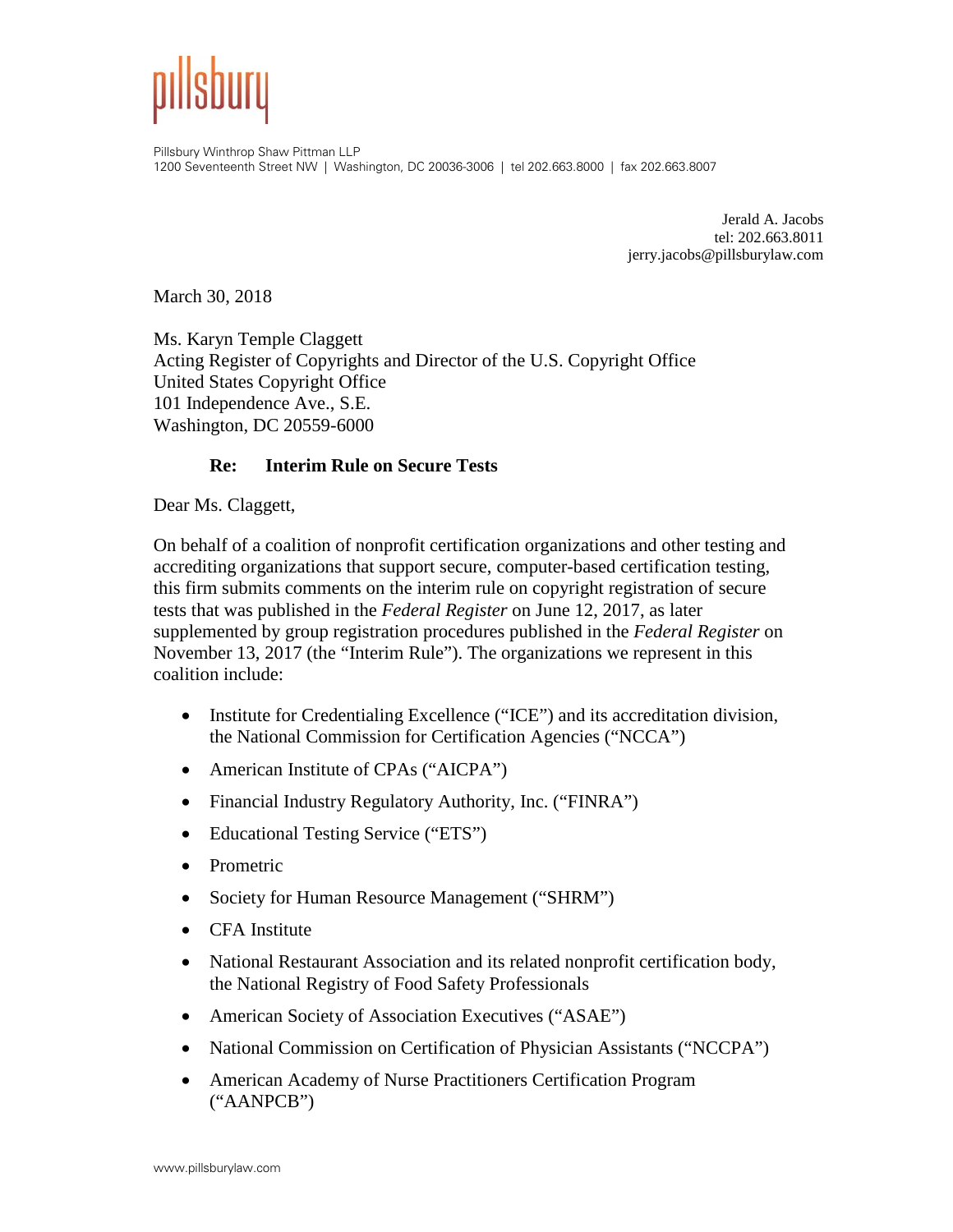March 30, 2018 Page 2

- National Certification Commission for Acupuncture and Oriental Medicine ("NCCAOM")
- Certification Commission for Healthcare Interpreters ("CCHI")
- Board of Pharmacy Specialties ("BPS")
- Argentum and its related nonprofit, the Senior Living Certification Commission ("SLCC").

Our clients greatly appreciate the Copyright Office's openness to considering the concerns of certification and testing organizations and its responsiveness to those concerns in developing new procedures for group registration of secure test items, as reflected in the November 13, 2017 supplemental interim rule. **As a general matter, our clients support the Interim Rule's approach to group registration of secure test items.** We will focus our comments in two areas: (1) requests that a Final Rule include confirmation or clarification of certain aspects of the procedures, and (2) suggestions for future updates to the regulatory definition of a "secure test."

I. Specific Comments on the Interim Rule

We request confirmation or clarification of the following points in the regulatory provisions of the Final Rule.

• The Interim Rule provides, in 37 CFR  $\S$  202.13(d)(4), that group registration applications may include only "unpublished works" or "works published within the same three-calendar-month period." **The Final Rule should clarify that unpublished test items stored in secure test item banks are not deemed to be published based on their use in a secure test administration**. This is consistent with the case law. *See*, *e.g*., *Association of Am. Medical Colleges v. Cuomo*, 928 F.2d 519, 526 (2d Cir.), *cert. denied*, 502 U.S. 862 (1991) (rejecting argument that the MCAT "does not fall within the traditional published/unpublished dichotomy because of the limited exposure to the test regularly granted to test-takers" and affirming district court's finding that "the MCAT is an unpublished work" due to its secure nature); *National Conference of Bar Examiners v. Multistate Legal Studies, Inc*., 692 F.2d 478, 486 n. 8 (7th Cir. 1982) (in upholding validity of Copyright Office's secure test deposit regulation, noting: "We agree with the Register of Copyrights that the [Multistate Bar Exam] would probably be classified as an unpublished work under 17 U.S.C. § 101...."); *Coll. Entrance Examination Bd. v. Pataki*, 889 F. Supp. 554, 569 (N.D.N.Y.), *opinion modified in other respects on reconsideration*, 893 F. Supp. 152 (N.D.N.Y. 1995) ("by its very definition, a secure test is one over which the owner of the copyright does not relinquish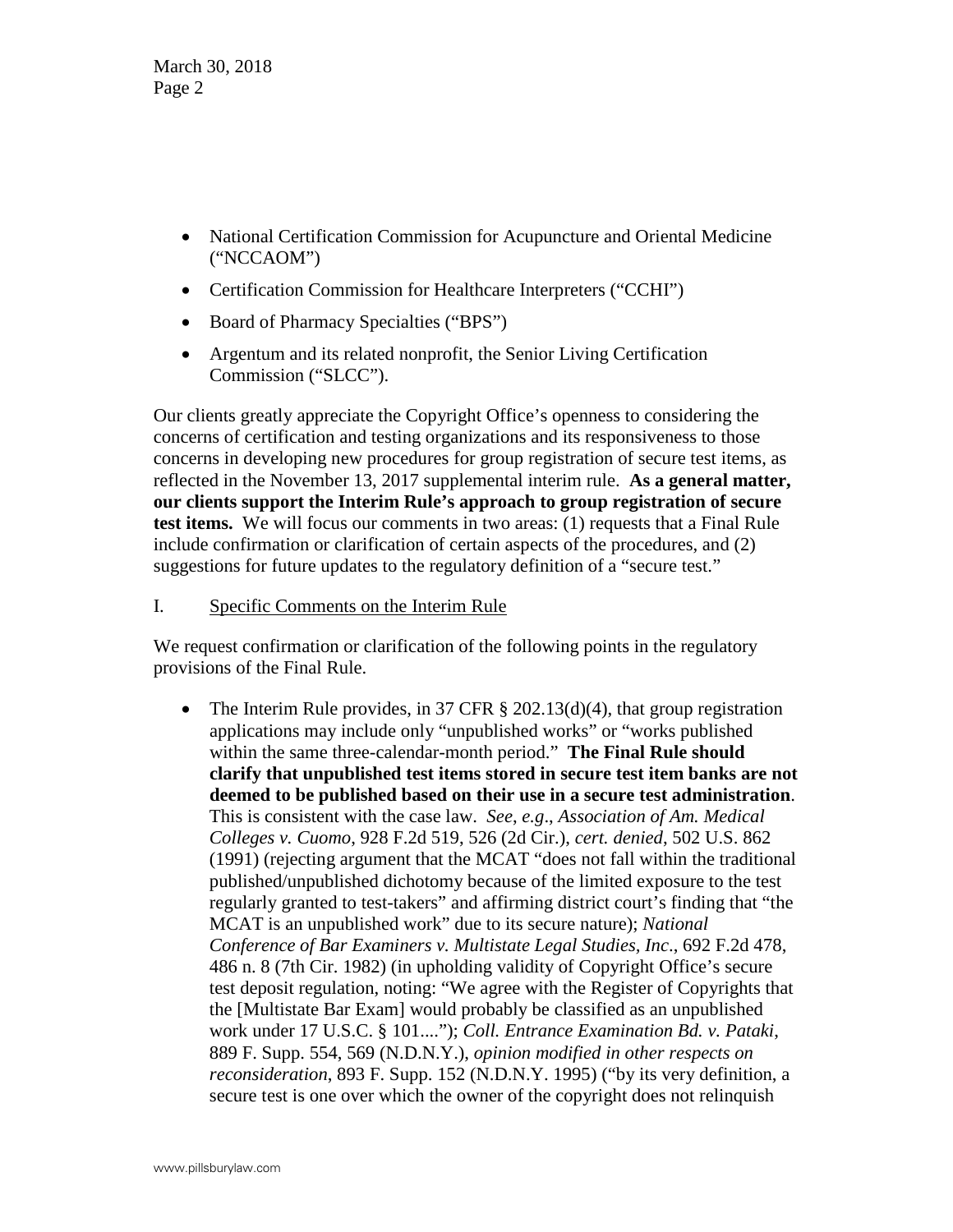ownership or control. Thus, to concede that GMAC's tests are secure is likewise to concede that they are unpublished works within the meaning of the [Copyright] Act"). **The Final Rule should also clarify under what circumstances a "published work" may qualify for the secure test registration procedures.**

- **The Final Rule should confirm the validity of prior secure test registrations**, such that any secure test items included in previously registered secure tests should not be submitted for registration in a group application unless the applicant is seeking copyright registration for the item as a separate, stand-alone work.
- The new definition of "test item" (37 CFR  $\S$  202.13(b)(5)) states that a "single narrative, diagram, or other prefatory material, followed by multiple sets of related questions and correct or incorrect answers shall together be considered one item." Section 202.13(d)(2) requires applicants "to identify the individual works included within the group by numbering each test item." The Final Rule should clarify that, if multiple questions relating to the same prefatory material are not always presented together as a complete group to test takers (e.g., the questions are alternatives, or different subsets of questions are presented algorithmically in response to the test taker's performance), each question in the decision tree of questions would be a different item. **The Final Rule should also permit applicants to either include the prefatory material in each of related questions (i.e., repeating the passage before each separately numbered question) or reference the prefatory material in later questions.**
- **The Final Rule should clarify that § 202.13(d)(5)'s requirement that "all the works in the group must have the same author or authors" does not preclude registration of test items that refer to prefatory material that does not have the same authorship as the question itself**. In such instances, the applicant can specify that it is not seeking to register the prefatory material in that application.
- **The Final Rule or other official guidance should explain what the Copyright Office will do if it rejects all or part of material submitted in a secure test registration application**, either as ineligible for submission under the secure test procedures or because the Office considers the items not to be copyrightable original works of authorship. In particular, the Final Rule should specify that the Copyright Office will not retain or make available for public inspection any unredacted material associated with rejected items from a secure test registration application.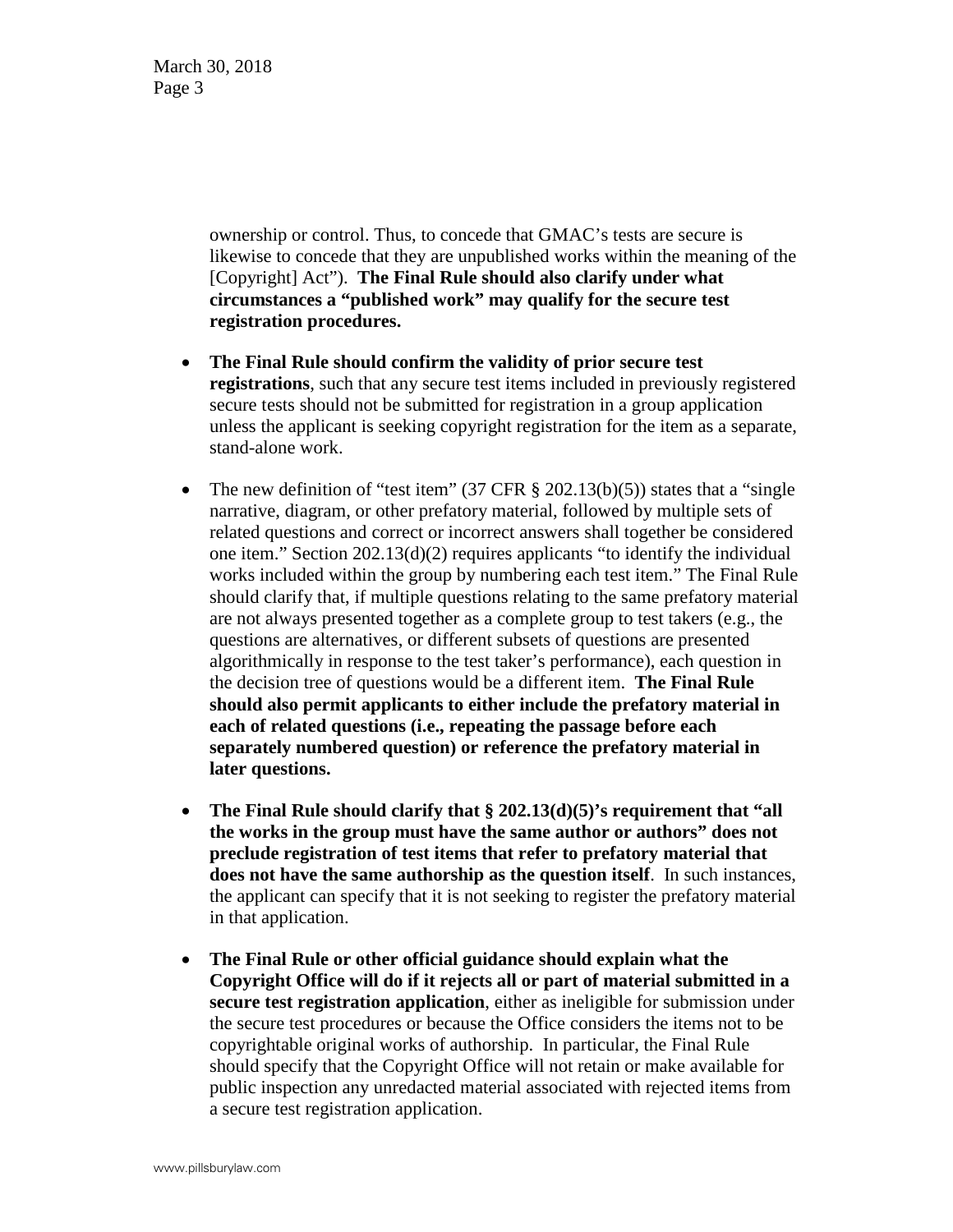• The Final Rule and/or revisions to *Circular 64* should provide **guidance on redaction methodologies for secure test items that use audio and/or visual clips**.

## II. Proposals for Updating the Secure Test Definition

Based on statements in the *Federal Register* notices for the Interim Rule, we anticipate that the Copyright Office will publish a Notice of Proposed Rulemaking on revising the current definition of a "secure test." We support revising the current definition and urge the Copyright Office to issue an NPRM soon, taking into account public comments on potential changes.

The current regulatory definition of a "secure test," as reflected in 37 CFR  $\S 202.20(b)(4)$  prior to modification in the June 13<sup>th</sup> Interim Rule, dates from 1978. It defined a "secure test" as

a nonmarketed test administered under supervision at specified centers on specific dates, all copies of which are accounted for and either destroyed or returned to restricted locked storage following each administration. For these purposes a test is not marketed if copies are not sold but it is distributed and used in such a manner that ownership and control of copies remain with the test sponsor or publisher.

As modified by the June 13<sup>th</sup> Interim Rule, the definition now is found at 37 CFR § 202.20(b)(1) and requires a secure test to be "administered under supervision at specified centers on *scheduled* dates...." Under the June 13<sup>th</sup> Interim Rule, § 202.20(b)(2) now contains the definition of a *nonmarketed* test; § 202.20(b)(3) states that "A test is administered *under supervision* if test proctors or the equivalent supervise the administration of the test," and § 202.20(b)(4) explains that "A *specified center* is a place where test takers are physically assembled at the same time."

We request that the Copyright Office revise the definition of a "secure test" to incorporate the following principles.

- The revised definition should be expanded to define both secure tests and secure test items, in order to align with the new option for group registration of individual items from item bank databases used to construct secure tests.
- The revised definition should specify that secure test items can be either physically secured (e.g., stored in a locked room) or maintained securely in electronic format (e.g., stored in a secure computer file).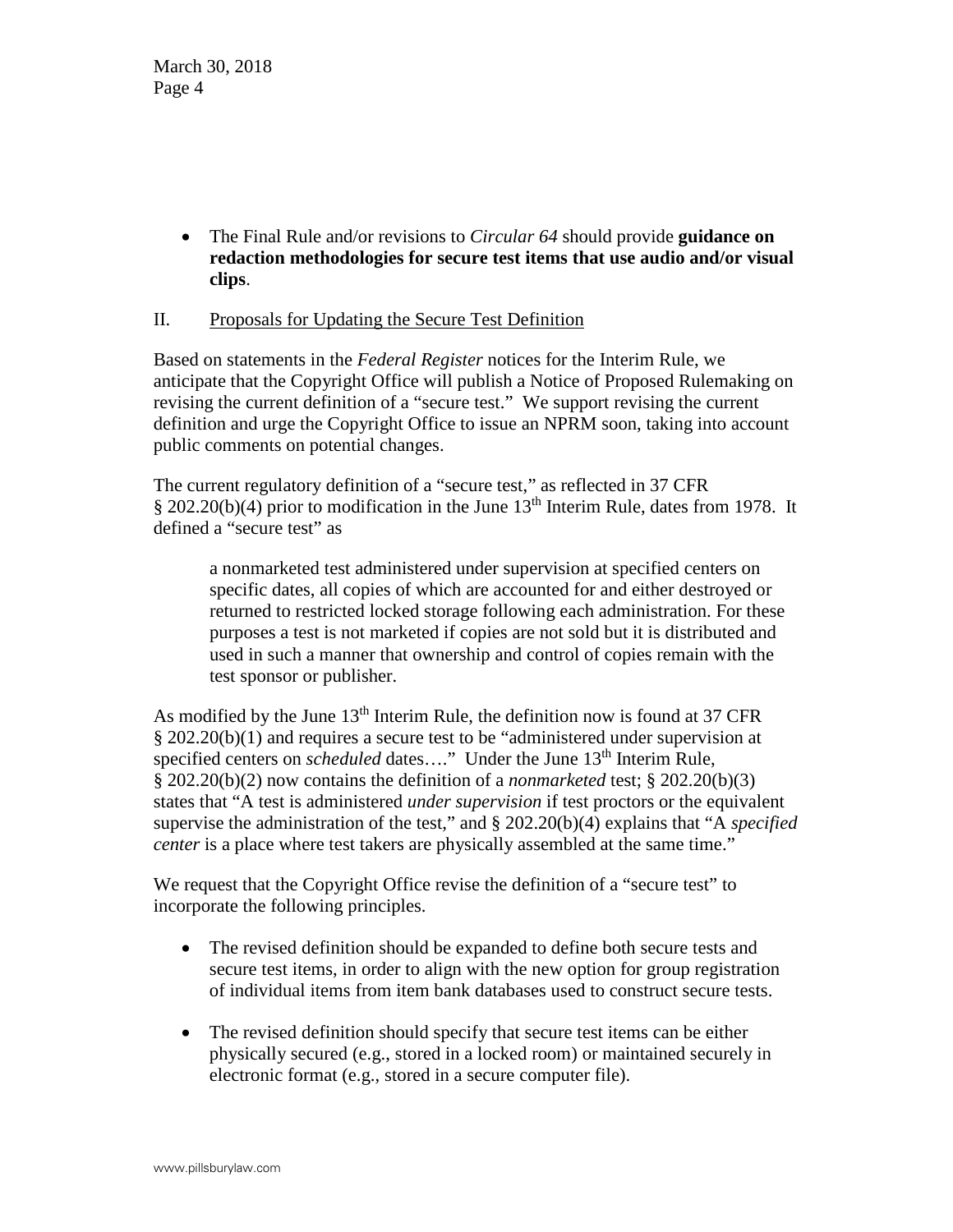March 30, 2018 Page 5

- The revised secure test definition should be flexible enough to capture technological changes that have already been adopted by secure testing entities and to anticipate further technological advances:
	- o The new definition should eliminate the requirement that a secure test be "at specified centers on scheduled dates" to allow for computerized test delivery and on-demand testing.
	- o The new definition should also specify that the required "supervision" may be demonstrated either by in-person proctoring or by remote proctoring technology that provides at least the same level of security as in-person proctoring. For example, keystroke logging, laptop cameras, biometric identification, and other technologies can potentially be used to keep tests secure and supervised, while at the same time allowing for greater convenience and flexibility on the part of the test-taker. This change will assist the testing industry in leveraging technological advances to develop tests that are accessible to individuals with disabilities who have faced obstacles to participation in traditional secure test administrations in a test center. It will also expand the availability of secure testing opportunities to individuals in rural or remote locations, as well as to service members stationed overseas.
- The revised definition should provide examples of the kinds of factors that will generally support a finding that a test or test item falls under the secure test definition. Tests or test items lacking these factors may still qualify as secure tests, but the list of examples would provide helpful guidance both to the public and to the Copyright Office in identifying tests eligible for the secure test registration procedures. These examples should include the following, to the extent the tests and test items are created, maintained, and administered securely:
	- o Certification or licensure exams developed by testing programs accredited by ANSI, NCCA, or the ISO.
	- o Tests that have been documented as meeting psychometric validity standards for test results, either for a single exam form or for variable exam forms validated as testing the same knowledge.
	- o Tests required by federal, state or local law for licensure, certification, qualification for participation in a profession.